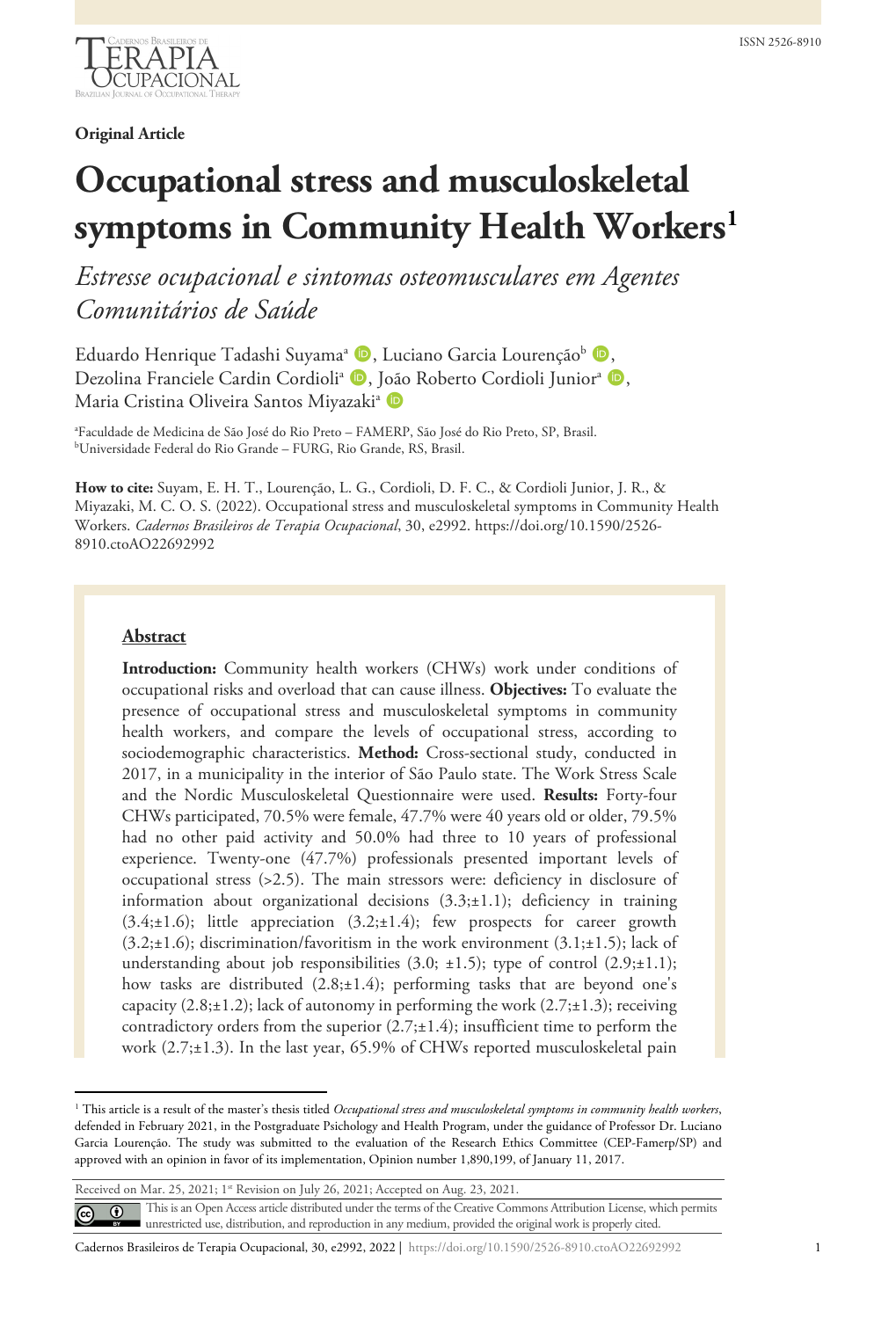in the lower back, 61.4% in the neck, 47.7% in the shoulders, and 43.2% in the knees. **Conclusion:** Occupational stress and musculoskeletal symptoms are problems present in the CHWs' work practice, showing that organizations need to increase labor resources to prevent psychosocial risks and enhance the quality of work of these professionals.

**Keywords:** Primary Health Care, Community Health Workers, Occupational Health, Cumulative Trauma Disorders.

#### *Resumo*

**Introdução:** Os Agentes Comunitários de Saúde (ACS) trabalham em condições de riscos ocupacionais e sobrecarga que podem causar adoecimento. **Objetivos:** Avaliar a presença de estresse ocupacional e sintomas osteomusculares em Agentes Comunitários de Saúde e comparar os níveis de estresse ocupacional, segundo as características sociodemográficas. **Método:** Estudo transversal, realizado em 2017, em um município do interior paulista. Foram utilizadas a Escala de Estresse no Trabalho e o Questionário Nórdico de Sintomas Osteomusculares. **Resultados:** Participaram 44 ACS, sendo 70,5% do sexo feminino, 47,7% com 40 anos ou mais, 79,5% não exerciam outra atividade remunerada e 50,0% tinham de três a 10 anos de atuação profissional. Vinte e um (47,7%) profissionais apresentaram níveis importantes de estresse ocupacional (>2,5). Os principais fatores estressores foram: deficiência na divulgação de informações sobre decisões organizacionais (3,3;±1,1); deficiência nos treinamentos (3,4;±1,6); pouca valorização (3,2;±1,4); poucas perspectivas de crescimento na carreira (3,2;±1,6); discriminação/favoritismo no ambiente de trabalho (3,1;±1,5); falta de compreensão sobre as responsabilidades no trabalho (3,0; $\pm$ 1,5); tipo de controle (2,9; $\pm$ 1,1); forma como as tarefas são distribuídas (2,8;±1,4); realizar tarefas que estão além da capacidade (2,8;±1,2); falta de autonomia na execução do trabalho (2,7;±1,3); receber ordens contraditórias do superior  $(2,7;\pm 1,4)$ ; tempo insuficiente para realizar o trabalho  $(2,7;\pm 1,3)$ . No último ano, 65,9% dos ACS referiram dor osteomuscular nas regiões lombar, 61,4% no pescoço, 47,7% nos ombros e 43,2% nos joelhos. **Conclusão:** O estresse ocupacional e os sintomas osteomusculares são problemas presentes na prática laboral dos ACS, evidenciando que as organizações precisam incrementar recursos laborais para prevenir riscos psicossociais e amplificar a qualidade do trabalho destes profissionais.

**Palavras-chave:** Atenção Primária à Saúde, Agentes Comunitários de Saúde, Saúde do Trabalhador, Transtornos Traumáticos Cumulativos.

## **Introduction**

The Unified Health System (*Sistema Único de Saúde* - SUS) is one of the largest public health systems in the world, achieving large proportions of goals through the Family Health Strategy (FHS), a priority model for Primary Health Care (PHC), implemented in Brazil in the 1990s. The ESF was created to reorganize primary care services and strengthen the principles of the SUS, ensuring the well-being of people, based on the expansion of health promotion and disease prevention actions carried out.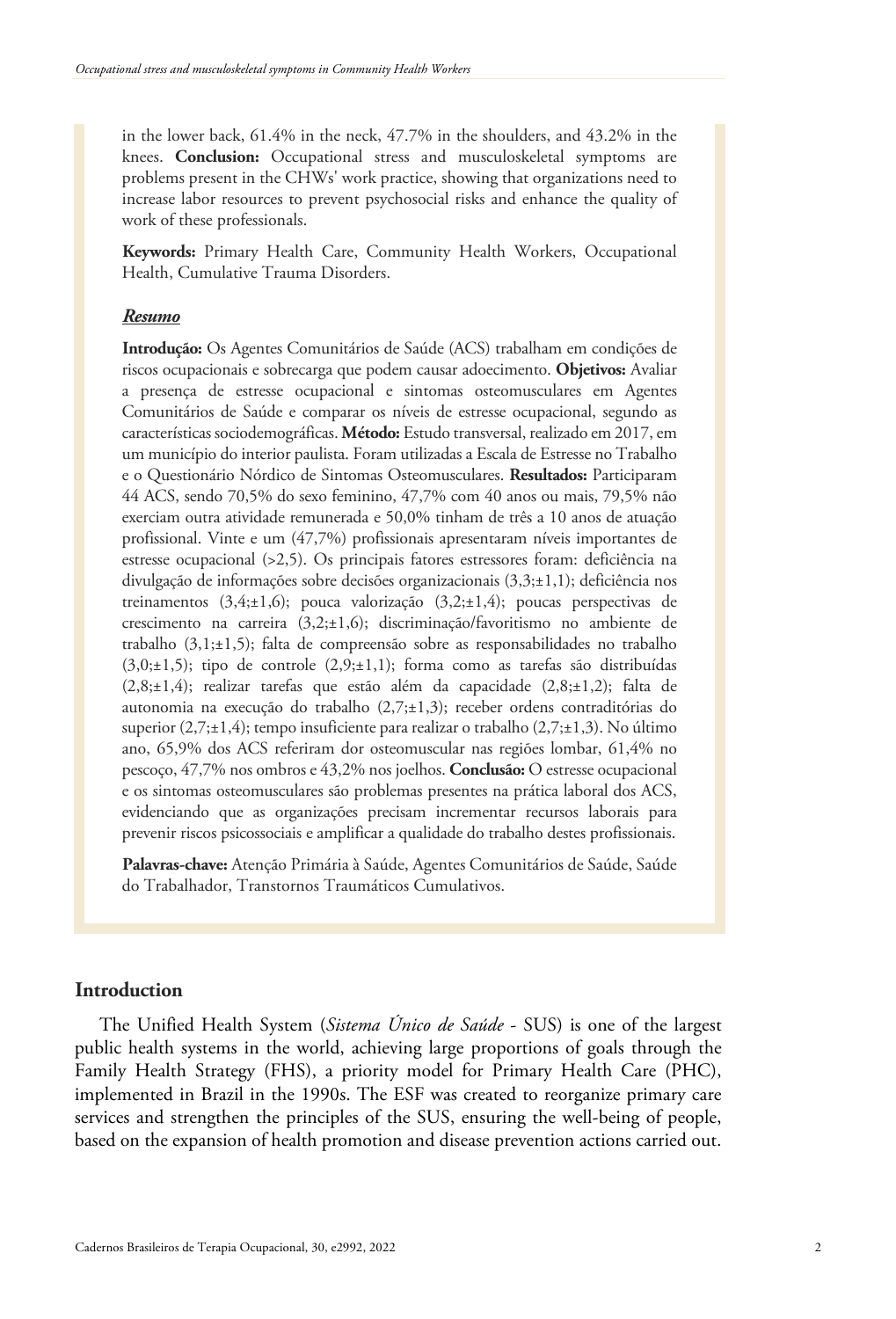integrally and continuously, replacing the biomedical model (Pinto & Giovanella, 2018).

The health team of the ESF consists of at least nursing assistant(s)/technician, nurse, physician, and community health workers (CHW). As they live in the community, the CHW is considered a fundamental link between the team and the population, favoring the work of surveillance and health promotion (Lourenção et al., 2012; Brasil, 2017; Vidal et al., 2015).

According to the National Policy on Primary Care (*Política Nacional de Atenção Básica* - PNAB), the CHW's attributions are: to register users in their area of expertise, to update data periodically; to assist in the demographic, sociocultural, epidemiological, environmental, and health diagnosis of the territory in which they operate; to carry out regular home visits, developing actions to promote health and prevent diseases and injuries individually and together with other team professionals; to assist in the identification of suspected cases of endemic diseases and health problems, guiding the user to seek adequate care; to identify suspected cases of diseases and injuries, refer users to the reference health unit, register and communicate the fact to the health authority responsible for the territory; to encourage the participation of the population in social control actions, among others (Brasil, 2017).

Commonly, the CHWs are the first professionals to listen to the complaints and demands of users, becoming a reference and facilitator of access to other professionals and health services. Also, they are the target of great expectations from the community and other professionals of the FHS team and may experience situations of intense stress, such as high work demand, lack of knowledge about how to approach the family(s), direct and immediate contact with situations of precarious life, which determine health conditions, and even positioning in the face of social inequality and the pursuit of citizenship (Almeida, 2015; Lourenção et al., 2012; Nascimento et al., 2017; Peres et al., 2011).

Conceptually, stress is the body's response to dangerous situations that, when they become constant, lead to pathogenic effects. In this context, occupational stress brings disorders and illnesses related to work practice and implies reduced productivity and increased absenteeism, causing damage to the worker, the manager/employer, and users of the health system (Reis & Malcher, 2017).

In the case of CHWs, work activities are often carried out in conditions of occupational risks, such as contact with dust, exposure to moisture and solar radiation, exposure to pathogens, urban violence, and work overload, which can cause physical and mental illness (Mesquita et al., 2019). Furthermore, the fact that health units are often inserted in dangerous and unhealthy environments has social inequalities and poverty, favoring the risk of psychological distress in the CHW (Carreiro et al., 2013; Moreira et al., 2016). This was evidenced in a study carried out in the municipality of Ananindeua, Pará, identifying 90% of CHWs with moderate to intense levels of stress, presenting signs and symptoms such as muscle pain, fatigue, and indigestion (Reis & Malcher, 2017).

Another study, carried out with FHS professionals in the interior of the state of São Paulo, pointed out the presence of relevant occupational stress among workers and showed that the deficit in training, the lack of prospects for professional growth, the low value of superiors and insufficient time to perform the work are some of the factors considered the most stressful in PHC services (Cordioli et al., 2019).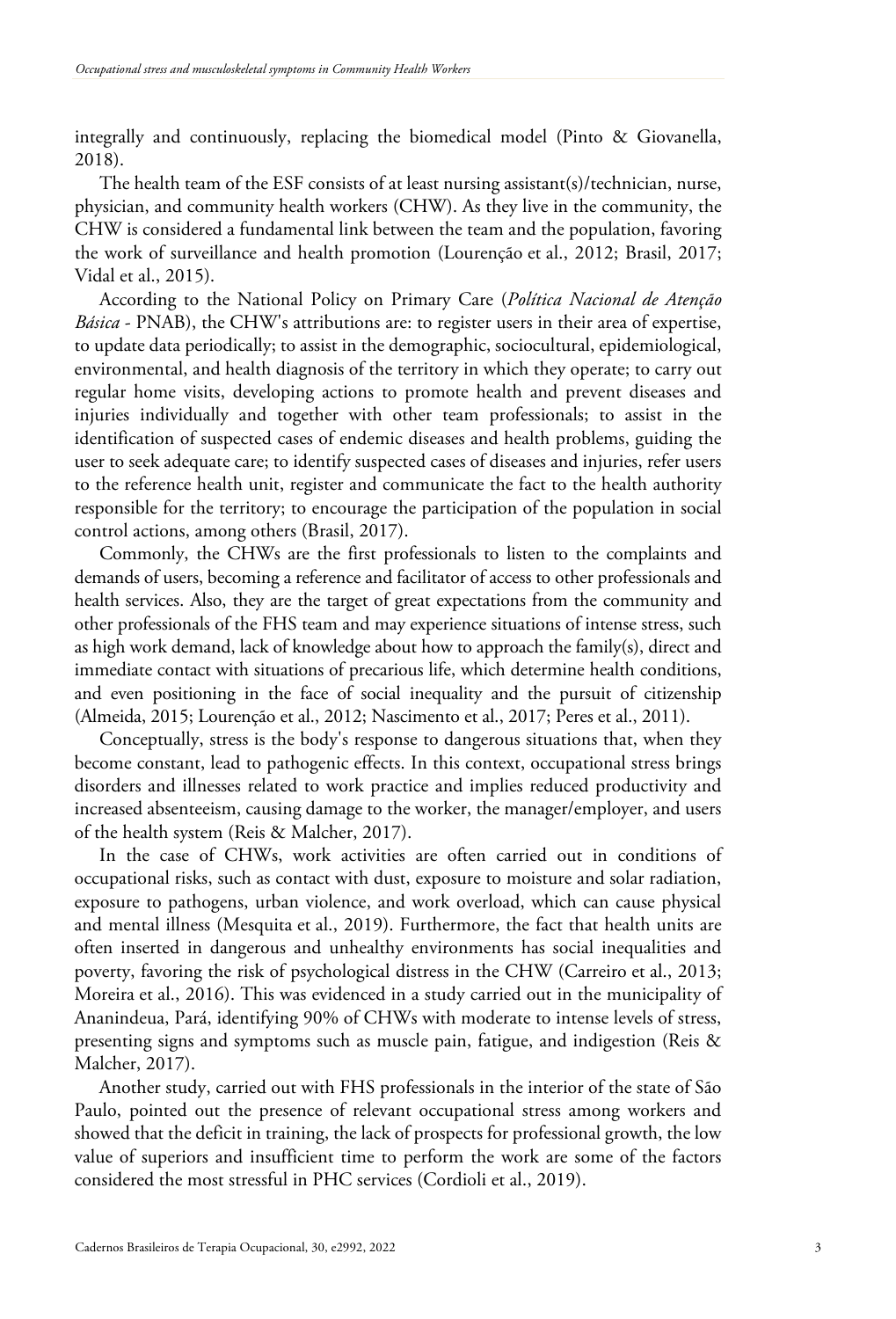Thus, by aiming to promote community health through disease prevention, through collective work that presupposes interpersonal relationships between the team and the community, the FHS professionals (including the CHW) are exposed to psychosocial stressors (Cordioli Junior et al., 2020; Gomes et al., 2015; Martins et al., 2014).

In addition, the inadequate or strenuous work process, associated with emotional exhaustion, can lead to musculoskeletal morbidities, with the presence of symptoms without a specific clinical entity and aspects related to pain, fatigue, loss of strength and range of motion, and paresthesia (Santos et al., 2016). In the case of CHW, some of the risk factors for the development of musculoskeletal pain are the need to walk long distances to carry out home visits, standing up for several hours throughout the week; prolonged exposure to the sun; the weight resulting from the medical records and forms carried in backpacks, under the shoulders or on the back; and the use of inappropriate shoes (Baptistini & Figueiredo, 2014; Faria et al., 2021; Santos et al., 2015).

Musculoskeletal morbidities include affections of muscles and tendons, nerves and ligaments, synovia (joint linings), and fascia (muscle envelope), with or without tissue degeneration. In general, they are characterized by symptoms such as pain, paresthesia, the feeling of heaviness, and fatigue. As they are common, these morbidities represent an important problem to the health of workers, which can cause work incapacity and compromise the quality of life of health professionals, impairing assistance to FHS users (Davis & Kotowski, 2015; Lourenção et al., 2017; Portela & Ross, 2015).

In this context, this study aimed to evaluate the presence of occupational stress and musculoskeletal symptoms in community health workers, and also to compare the levels of occupational stress, according to sociodemographic characteristics.

## **Method**

This is a cross-sectional study carried out in 2017 with a non-probabilistic convenience sample, which included community health workers and control agents of endemic diseases from a small town in the interior of São Paulo.

The municipality is located in the Nova Alta Paulista region, 596 km from the capital of the State of São Paulo. In 2017, it had an estimated population of 35,137 inhabitants, demographic density of 82.15 inhabitants per square kilometer, GDP per capita of R\$30,010.56, infant mortality of 11.63 deaths per 1,000 live births, and 95.8% of sewage adequate. In 2010, the municipality's HDI was 0.790 (Instituto Brasileiro de Geografia e Estatística, 2020). The municipality is a reference center in the health area for nine municipalities in the Nova Alta Paulista region. In structuring the local health model, the Municipal System has seven Primary Health Care units, with 10 FHS teams, assisting an urban and rural population of 33,797 and 1,849 people, respectively, with 100% coverage by the FHS.

The study population consisted of 64 professionals, 44 community health agents, and 20 endemic control agents from the seven Primary Health Care Units in the city. Although they have different positions, both professionals work as Community Health Workers in the municipality's Family Health Units and, therefore, they perform the same function. Since their insertion in the units, Endemic Control Agents have been allocated in the role of CHW, with the same work dynamics in both categories. We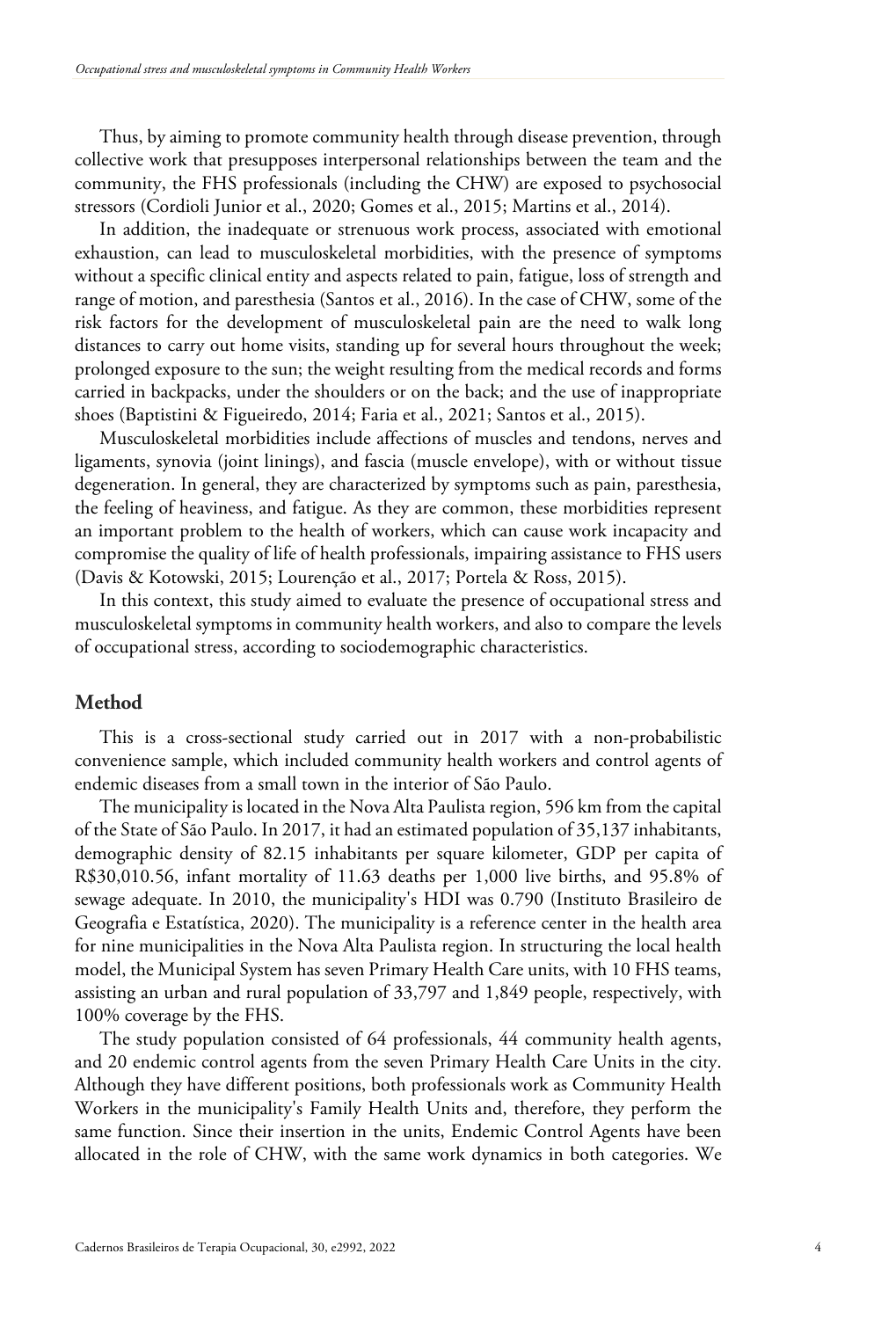excluded professionals who were on vacation during the period of data collection and/or away from professional activities for any other reason.

For data collection, we used three self-administered instruments: one with sociodemographic and professional questions; the Work Stress Scale (WSS), validated by Tamayo & Paschoal (2004); and the Nordic Musculoskeletal Symptoms Questionnaire (NMSQ), translated, adapted, and validated in Brazil (Pinheiro et al., 2002).

The WSS is composed of 23 negative statements, with a 5-point scale, ranging from "1 - totally disagree" to "5 - totally agree". The scale provides a general measure of stress, whose items address various stressors and emotional reactions that are constantly associated with them. The WSS is not a psychological test but an organizational diagnostic tool that has been subjected to psychometric testing and requirements (Tamayo & Paschoal, 2004). WSS indicators range from 1 to 5, and the higher the average, the greater the stress. Indicators of important levels of stress are considered to be mean values equal to or greater than 2.5.

The NMSQ assesses pain symptoms in the neck, shoulder, elbow, forearm, wrist/hand/finger, back, lower back, hip/thigh, knee, ankle/foot, in the last seven days and the last 12 months. This instrument was developed to standardize the measurement of reported musculoskeletal symptoms and facilitate the comparison between studies, allowing the assessment of musculoskeletal morbidity symptoms and their relationship with demographic, occupational, and personal habits variables (Kuorinka et al., 1987; Pinheiro et al., 2002).

Data collection was scheduled with the nurses of the health units and carried out during the team meeting. After the explanation of the study objectives by the researchers, the signatures of the Informed Consent Term were collected from the workers who consented to participate in the study. Then, we gave the questionnaires to all workers who responded and deposited them in a manila envelope, without identification, to preserve the identity of the respondents. As there were workers who did not want to answer the questionnaires at that time, the researchers scheduled a date to return and receive the answered instruments (approximately, after one week).

We used the Statistical Package for Social Sciences (SPSS), version 20.0 to analyze data. Sociodemographic variables were descriptively analyzed and used to characterize the study population. Occupational stress was assessed by calculating an overall average score and an average score for each item on the scale, identifying the most frequent stressors, according to the workers' perception. The assessment of symptoms of musculoskeletal disorders was calculated by the frequency of complaints presented by professionals in the last seven days and the last 12 months. The comparison of occupational stress levels, according to sociodemographic characteristics, was performed using the t-test for two variables or analysis of variance (ANOVA) for three or more variables, considering significant p-values≤0.05.

The study was approved by the Research Ethics Committee of the institution, under Opinion number 1.890.199, of January 11, 2017.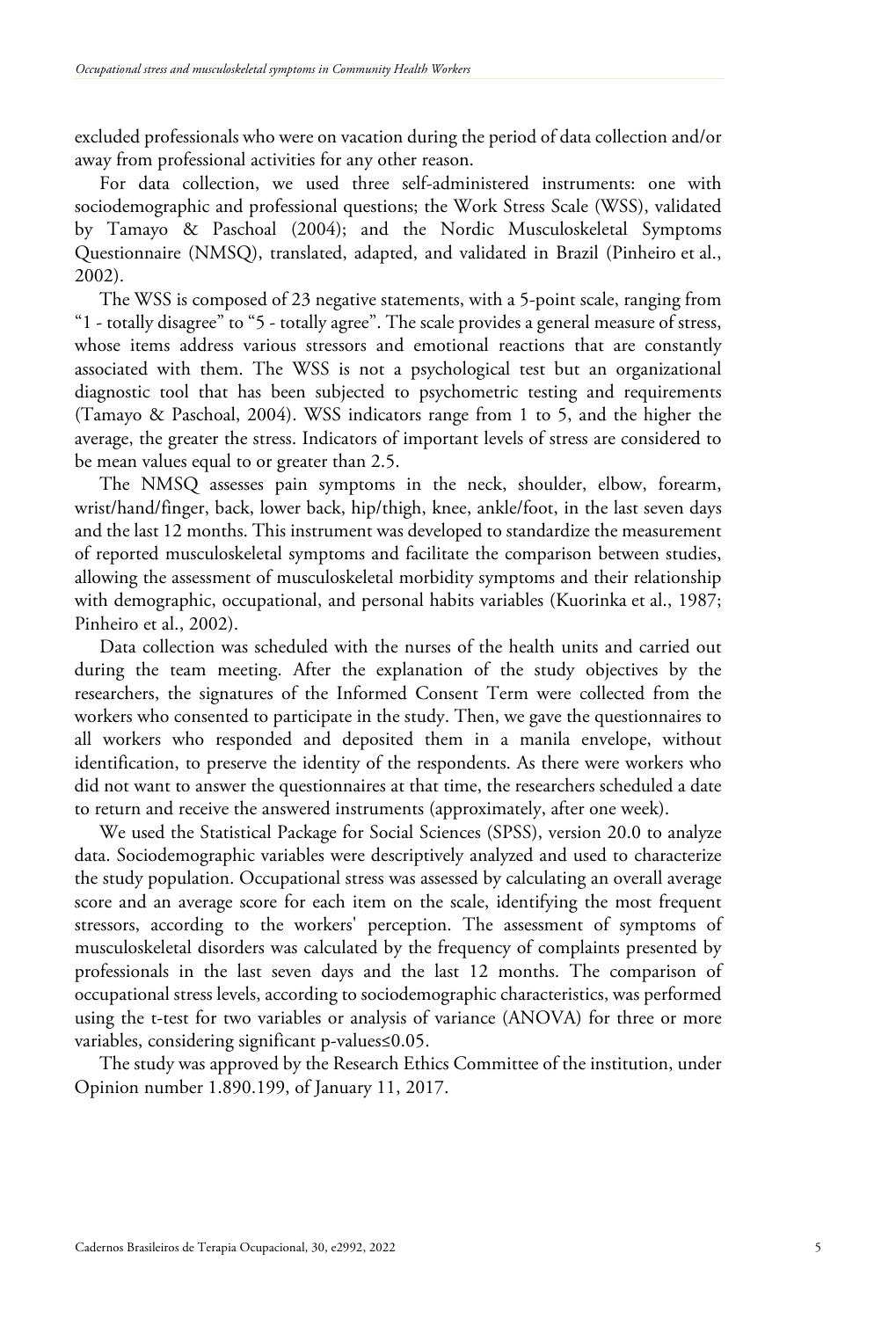## **Results**

We had 44 professionals participating in the study, in which 31 (70.4%) were female, 21 (47.7%) were 40 years old or more, 18 (40.9%) had high school, 22 (50.0%) were single, 33 (75.0%) had a family income of two to five minimum wages, 35 (79.5%) had no other paid activity, 37 (84.1%) slept for six to eight hours a day, and 22 (50.0%) had three to 10 years of experience in primary health care (Table 1).

| <b>Variables</b>            | $\mathbf n$  | $\frac{0}{0}$ |  |  |  |  |  |  |
|-----------------------------|--------------|---------------|--|--|--|--|--|--|
| Gender                      |              |               |  |  |  |  |  |  |
| Male                        | 12           | 27.3          |  |  |  |  |  |  |
| Female                      | 31           | 70.4          |  |  |  |  |  |  |
| No answer                   | 01           | 2.3           |  |  |  |  |  |  |
|                             | Age group    |               |  |  |  |  |  |  |
| From 18 to 28 years old     | 5            | 11.4          |  |  |  |  |  |  |
| From 29 to 39 years old     | 13           | 29.5          |  |  |  |  |  |  |
| From 40 years old or more   | 21           | 47.7          |  |  |  |  |  |  |
| No answer                   | 5            | 11.4          |  |  |  |  |  |  |
| <b>Education</b> level      |              |               |  |  |  |  |  |  |
| High school                 | 18           | 40.9          |  |  |  |  |  |  |
| Incomplete Higher Education | 16           | 36.4          |  |  |  |  |  |  |
| Graduation                  | 9            | 20.4          |  |  |  |  |  |  |
| No answer                   | $\mathbf{1}$ | 2.3           |  |  |  |  |  |  |
| <b>Marital</b> status       |              |               |  |  |  |  |  |  |
| Married                     | 21           | 47.7          |  |  |  |  |  |  |
| Single                      | 22           | 50.0          |  |  |  |  |  |  |
| Separated                   | $\mathbf{1}$ | 2.3           |  |  |  |  |  |  |
| Family income <sup>*</sup>  |              |               |  |  |  |  |  |  |
| Up to 1 Minimum Wage        | 8            | 18.2          |  |  |  |  |  |  |
| From 2 to 5 Minimum Wage    | 33           | 75.0          |  |  |  |  |  |  |
| From 6 to 10 Minimum Wage   | 3            | 6.8           |  |  |  |  |  |  |
| <b>Othe Paid Activities</b> |              |               |  |  |  |  |  |  |
| Yes                         | 9            | 20.5          |  |  |  |  |  |  |
| No                          | 35           | 79.5          |  |  |  |  |  |  |
| Daily hours of sleep        |              |               |  |  |  |  |  |  |
| Less than 6 hours           | 7            | 15.9          |  |  |  |  |  |  |
| From 6 to 8 hours           | 37           | 84.1          |  |  |  |  |  |  |
| Time Acting at PHC          |              |               |  |  |  |  |  |  |
| Up to 2 years               | 15           | 34.1          |  |  |  |  |  |  |
| From 3 to 10 years          | 22           | 50.0          |  |  |  |  |  |  |
| More than 10 years          | 6            | 13.6          |  |  |  |  |  |  |
| No answer                   | $\mathbf{1}$ | 2.3           |  |  |  |  |  |  |

**Table 1.** Sociodemographic characteristics of Community Health Workers and Endemic Control Agents (n=44).

\* Minimum Wage for the Study Period: R\$937,00.

Regarding occupational stress, 21 (47.7%) professionals had significant levels of occupational stress (>2.5). Table 2 shows the factors considered as stressors in the perception of CHWs and Endemic Control Agents. They were: [Q5] deficiency in disclosing information about organizational decisions (3.3; ±1.1); [Q13] deficiency in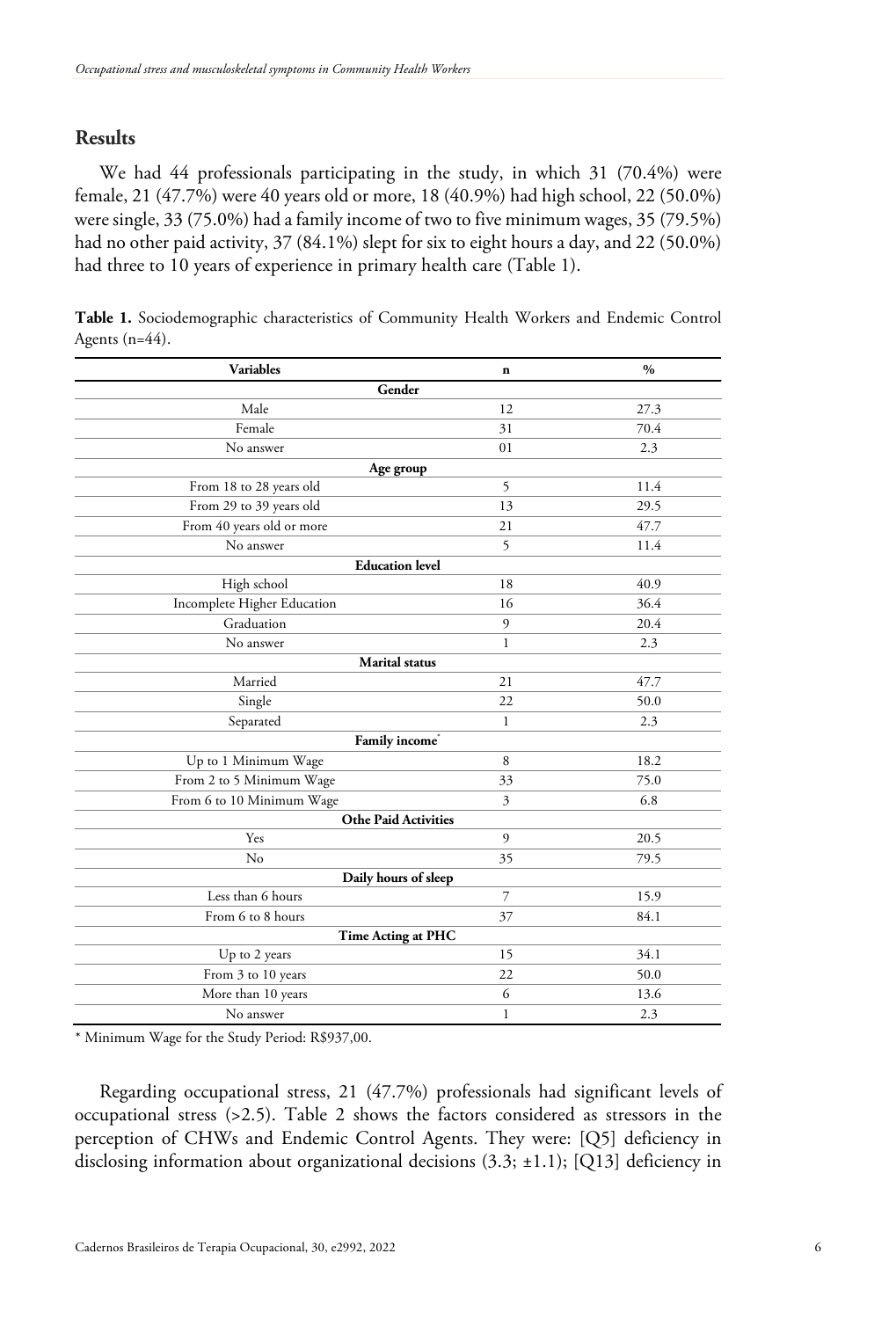training for a professional qualification  $(3.4; \pm 1.6)$ ; [Q15] little appreciation by superiors  $(3.2; \pm 1.4);$   $[Q16]$  few career growth prospects  $(3.2; \pm 1.6);$   $[Q12]$ discrimination/favoritism in the work environment (3.1; ±1.5); [Q19] lack of understanding about job responsibilities  $(3.0; \pm 1.5)$ ; [Q2] type of existing control (2.9; ±1.1); [Q1] how tasks are distributed (2.8; ±1.4); [Q9] perform tasks that are beyond capacity  $(2.8; \pm 1.2);$   $[Q3]$  lack of autonomy in performing the work  $(2.7; \pm 1.3);$   $[Q20]$ receive contradictory orders from the superior  $(2.7; \pm 1.4)$ ;  $[Q22]$  the insufficient time to perform the work  $(2.7; \pm 1.3)$ ;  $[Q6]$  lack of information about tasks at work  $(2.6; \pm 1.2).$ 

|                |  |  |  |  | Table 2. Evaluation of WSS items, according to the perception of CHWs and Endemic Control |  |  |  |
|----------------|--|--|--|--|-------------------------------------------------------------------------------------------|--|--|--|
| Agents (n=44). |  |  |  |  |                                                                                           |  |  |  |

| <b>WSS</b> items                                                                                    | Mean $(\pm SD)$   |
|-----------------------------------------------------------------------------------------------------|-------------------|
| Q1 - The way tasks are distributed in my area has made me nervous                                   | $2.8 (\pm 1.4)$   |
| Q2 - The kind of control that exists in my work annoys me.                                          | $2.9 \ (\pm 1.1)$ |
| Q3 - The lack of autonomy in the execution of my work has been exhausting.                          | $2.7 \ (\pm 1.3)$ |
| Q4 - I have been uncomfortable with my superior's lack of confidence in my work.                    | $2.4 \ (\pm 1.3)$ |
| <b>Q5</b> - I am irritated by the lack of disclosure of information about organizational decisions. | $3.3 \ (\pm 1.1)$ |
| Q6 - I feel uncomfortable with the lack of information about my tasks at work.                      | $2.6 (\pm 1.2)$   |
| Q7 - The lack of communication between me and my co-workers makes me angry.                         | $2.1 (\pm 1.4)$   |
| Q8 - I feel annoyed that my superior treats me badly in front of co-workers                         | $1.8 \ (\pm 1.1)$ |
| Q9 - I feel uncomfortable having to perform tasks that are beyond my capacity                       | $2.8 (\pm 1.2)$   |
| Q10 - I get in a bad mood for having to work for many hours at a time                               | $2.1 (\pm 1.2)$   |
| Q11 - I feel uncomfortable with the communication between me and my superior                        | $2.0 \ (\pm 1.2)$ |
| Q12 - I get irritated by discrimination/favoritism in my work environment.                          | $3.1 (\pm 1.5)$   |
| Q13 - I have been uncomfortable with the deficiency in training for professional training.          | $3.4 (\pm 1.6)$   |
| Q14 - I get in a bad mood because I feel isolated in the organization.                              | $2.0 (\pm 1.1)$   |
| Q15 - I get annoyed at being undervalued by my superiors                                            | $3.2 (\pm 1.4)$   |
| Q16 - The few prospects for career growth have left me anguished                                    | $3.2 \ (\pm 1.6)$ |
| Q17 - I have been uncomfortable working on tasks below my skill level.                              | $2.3 \ (\pm 1.4)$ |
| Q18 - The competition in my work environment has put me in a bad mood.                              | $2.3 \ (\pm 1.1)$ |
| Q19 - The lack of understanding of what my responsibilities are in this work upsets me.             | $3.0 (\pm 1.5)$   |
| Q20 - I've been nervous about my superior giving me contradictory orders                            | $2.7(\pm 1.4)$    |
| Q21 - I feel irritated that my superior is covering up my job well done in front of other people.   | $2.1 (\pm 1.3)$   |
| Q22 - Insufficient time to carry out my workload makes me nervous                                   | $2.7 \ (\pm 1.3)$ |
| Q23 - It bothers me that my superior avoids taking on important responsibilities.                   | $1.8 \ (\pm 1.1)$ |

SD: standard deviation.

Professionals who do not have another paid job had a significantly higher level of occupational stress than those who have another paid job (p=0.041) (Figure 1). There was no statistically significant difference in the occupational stress levels of CHWs and Endemic Control Agents, according to gender (p=0.409), age group (p=0.402), education level (p=0.142), marital status (p=0.445), family income (p=0.405), daily hours of sleep ( $p=0.540$ ) and length of experience in PHC ( $p=0.634$ ).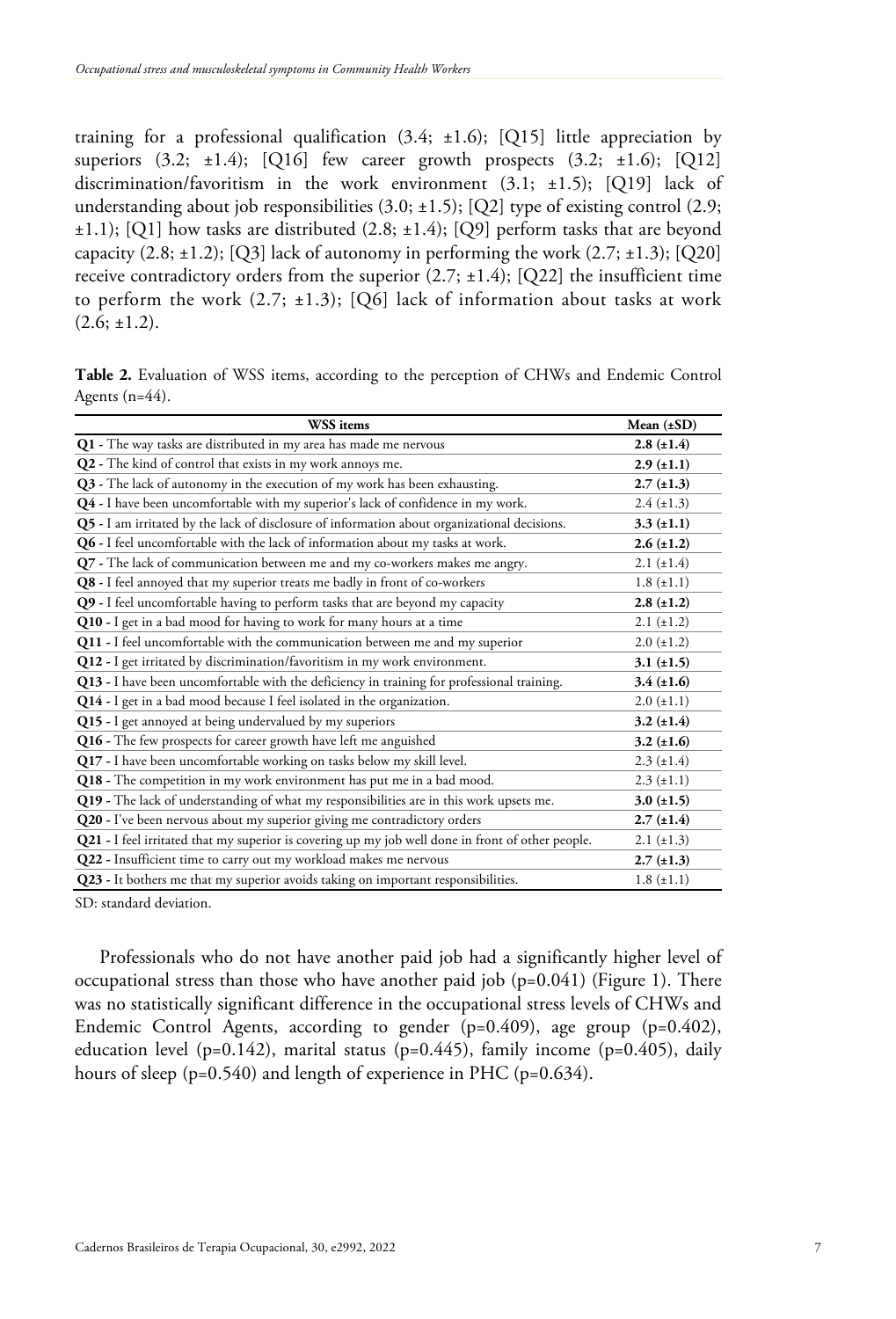

**Figure 1.** Occupational stress levels of Community Health Workers and Endemic Control Agents, according to other paid activity.

Figure 2 shows that there was an important percentage of CHWs and Endemic Control Agents with complaints of musculoskeletal pain. The main regions mentioned by the professionals were the lower back, neck, shoulders, wrists/hands/fingers, and knees, ankles, and feet.



**Figure 2.** Distribution of musculoskeletal symptoms reported by Community Health Workers and Endemic Control Agents.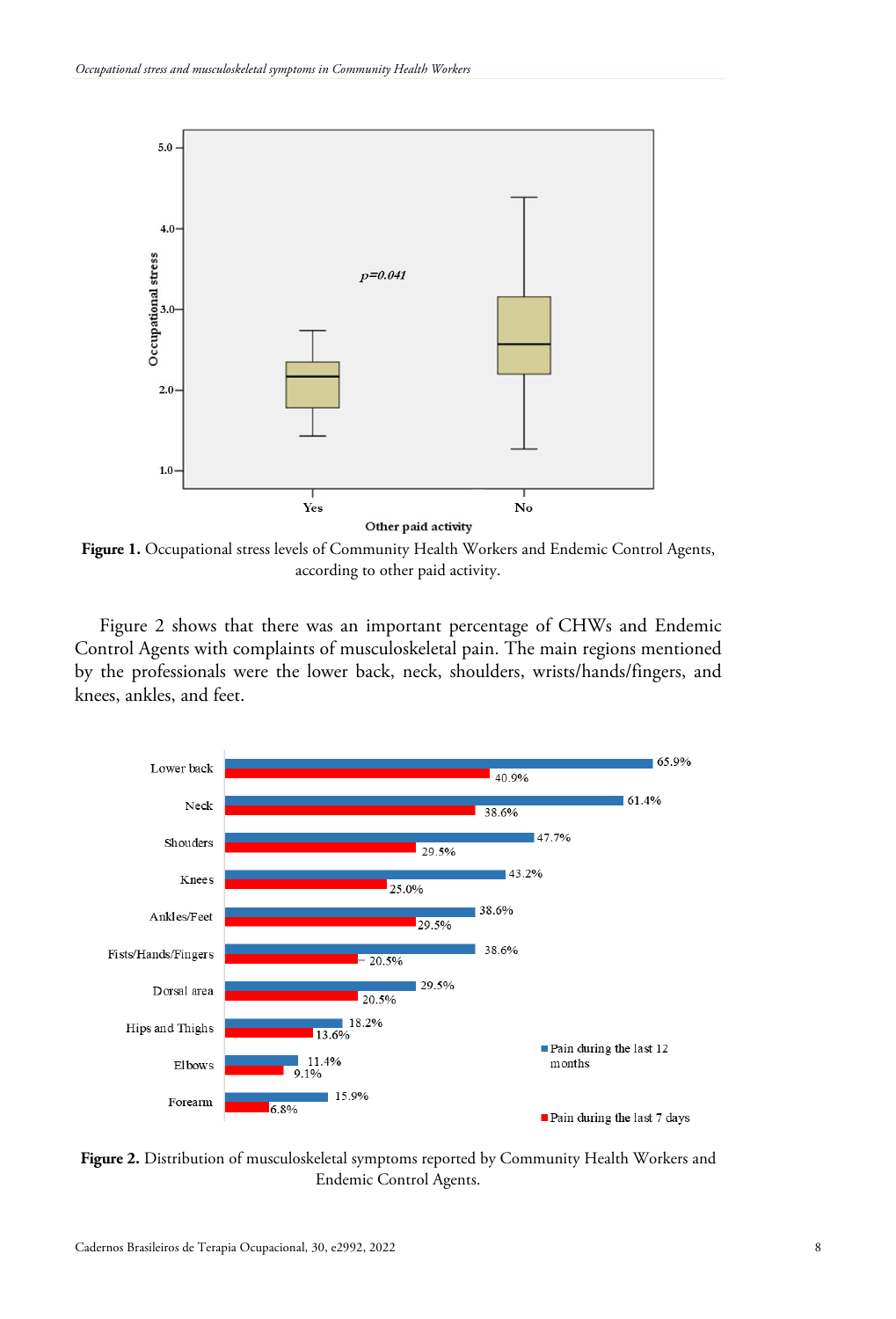## **Discussion**

The sociodemographic profile of community health workers is similar to other studies with these professionals. There is a predominance of middle-aged single women with high school education. This prominence of women in the CHW profession reinforces the growing process of feminization that has been taking place in the health area in recent decades (Almeida et al., 2016; Hoppe et al., 2017; Krug et al., 2017).

The percentage of professionals who presented scores compatible with occupational stress is higher than other national studies, with PHC professionals. They show that the high psychological demands of the CHW´s work, such as responsibility for the health of users, have a high demand for information, criticism, and verbal aggression, in addition to a lack of appreciation and recognition, can lead to wear and tear and illness (Almeida et al., 2016; Cordioli et al., 2019). Also, the predominance of female professionals can be a factor that contributes to increased stress in the work environment, as women need to reconcile work with family demands (Reis et al., 2020). This double shift harms their energy recovery due to the reduction of hours of sleep, rest, and leisure, which may be responsible for increasing stress (Sousa & Guedes, 2016).

The higher level of stress of CHWs who do not have another paid activity may be related to the full involvement with the demands of the community. While professionals who go out to work manage to disconnect, for some time, from the environment and problems received from the community, those who have no other relationship end up being available at all times to assist the community, listen to complaints, find problems, and seek solutions, that is, they are more exposed to the emotional strain that comes from their work practice. In this context, although the development of another paid activity is seen as a negative aspect, the change in the work environment can reduce the level of stress and, despite physical wear and tear resulting from the accumulation of workload, it becomes a positive factor for the psycho-emotional health of these professionals (Simas & Pinto, 2017).

The aspects identified as stressful by the CHWs also corroborate other studies with PHC professionals and reinforce the multifactorial nature of stress. This stress can be influenced by the workloads to which workers are submitted, in addition to aspects related to the organization of the process of work, such as the deficiency in the dissemination of information, lack of training, favoritism in the work environment, and way of distributing tasks (Castro et al., 2019; Cordioli et al., 2019). These workloads interact with the worker's body, which can generate wear and compromise the body and mental capacity (Santos et al., 2019).

In this context, studies show that PHC professionals, especially CHWs, work under intense physical, cognitive, and psychological loads, resulting from the inadequate physical structure, precariousness of resources to perform tasks, exposure to physical, chemical, biological, and ergonomic risks, which can cause physical exhaustion and psychological distress, reinforcing the multifactorial nature of occupational risks present in the professional practice of the CHWs (Cordioli et al., 2019; Lopes et al., 2018). According to a study carried out in medium and small cities in Minas Gerais, most CHWs were emotionally exhausted, and part of this exhaustion was related to prolonged exposure to work-related stressors, corroborating the results of our study (Silva et al., 2017).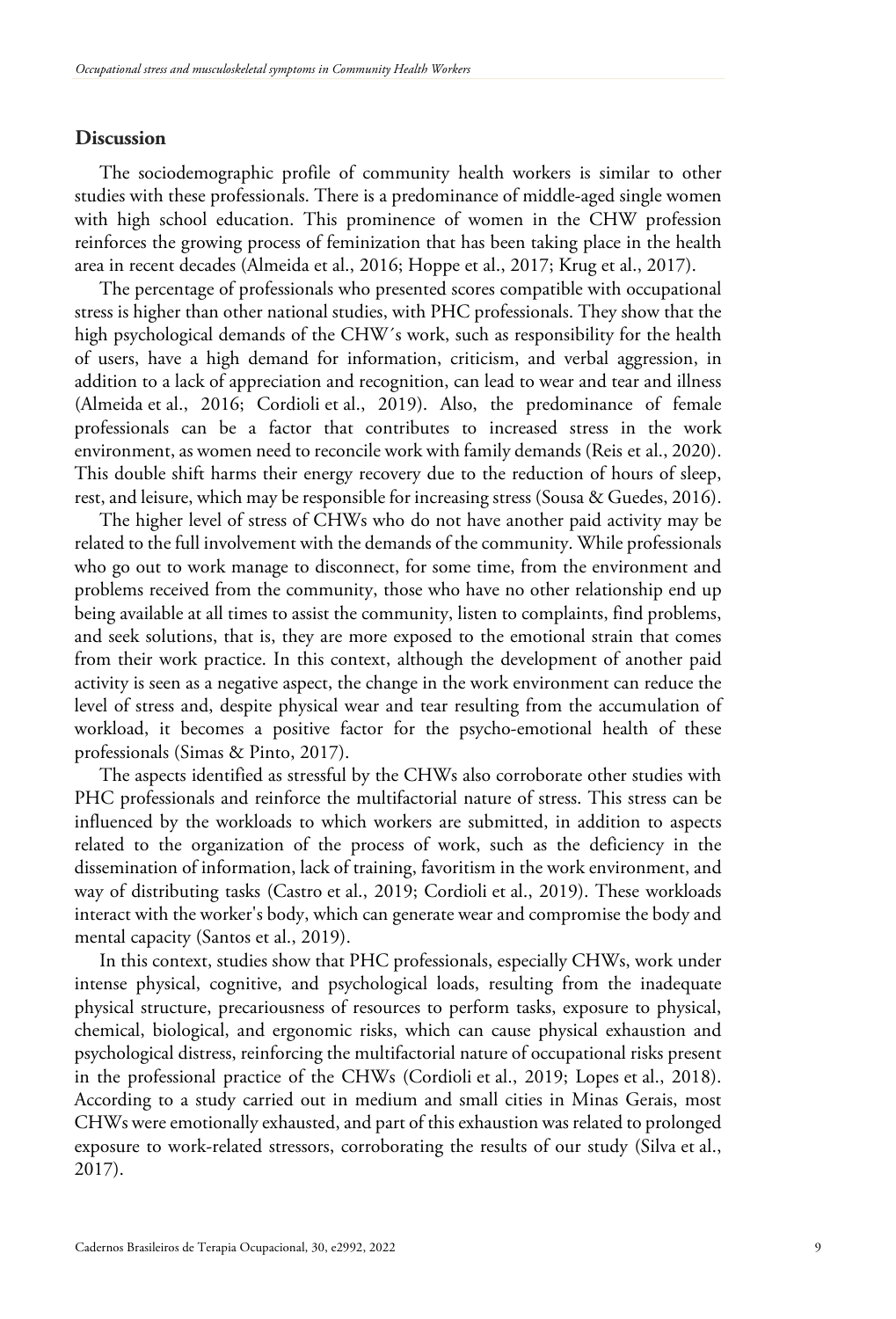In addition to stress, the work process can interfere with the physical condition of workers, causing musculoskeletal pain, as shown by the results of this study. Therefore, the predominance of pain in the lower back, neck, shoulders, wrists/hands/fingers, and knees, ankles, and feet showed by the CHWs corroborates what has been reported by other studies with PHC professionals and reinforces that the CHW's work process is exhausting (Castro et al., 2019; Cordioli et al., 2019; Paula et al., 2015).

The pain was the main symptom of musculoskeletal disorders and its origins can be different, according to the characteristics of the work. In the case of CHWs, the biomechanical conditions of the professionals, weight lifting, maintenance in prolonged postures, and undue efforts must be observed. The pain in the neck and shoulders reported by these professionals, for example, may be related to repetitive movements of the upper limbs or postures performed in a static contraction. In addition, emotional issues including occupational stress are described as pain worsening or triggering factors (Barbosa et al., 2012; Henríquez et al., 2010).

## **Conclusions**

The study showed that there is a relevant number of CHWs with significant occupational stress. The main stressing aspects pointed out by professionals refer to the lack of training and deficiency in the dissemination of information about organizational decisions, low valuation and lack of career growth prospects, discrimination/favoritism in the work environment, lack of understanding of responsibilities, type of control and the way tasks are distributed, lack of autonomy and ability to carry out work activities, receiving contradictory orders from superiors, lack of time and information to comply with all work activities. The main body regions with pain reported by the CHWs were the lower back, neck, shoulders, wrists/hands/fingers, and knees, ankles, and feet. Therefore, the work process in the PHC teams, in the municipality understudy, is exhausting and causes physical and mental illness for the CHWs.

These results show that organizations need to understand health as a strategic value and increase labor resources to prevent psychosocial risks and amplify the quality of work of CHWs, directing actions to promote and protect the health of these workers, such as reorganizing the work process, listening techniques and stress management and moments of reflection and support for workers, seeking to reduce suffering and damage that could compromise the physical and emotional health of these professionals.

The study was carried out in a single municipality representing a limitation, as it does not allow the generalization of the results. Thus, we recommend carrying out further studies, which include professionals from cities in different regions of Brazil for a broader and deeper analysis of this topic.

## **References**

Almeida, M. C. S., Baptista, P. C. P., & Silva, A. (2016). Cargas de trabalho e processo de desgaste em Agentes Comunitários de Saúde. *Revista da Escola de Enfermagem da USP*, *50*(1), 95-103. http://dx.doi.org/10.1590/S0080-623420160000100013.

Almeida, M. L. B. (2015). *Vulnerabilidade familiar: concepções dos agentes comunitários de saúde* (Dissertação de mestrado). Escola Nacional de Saúde Pública Sergio Arouca, FIOCRUZ, Rio de Janeiro.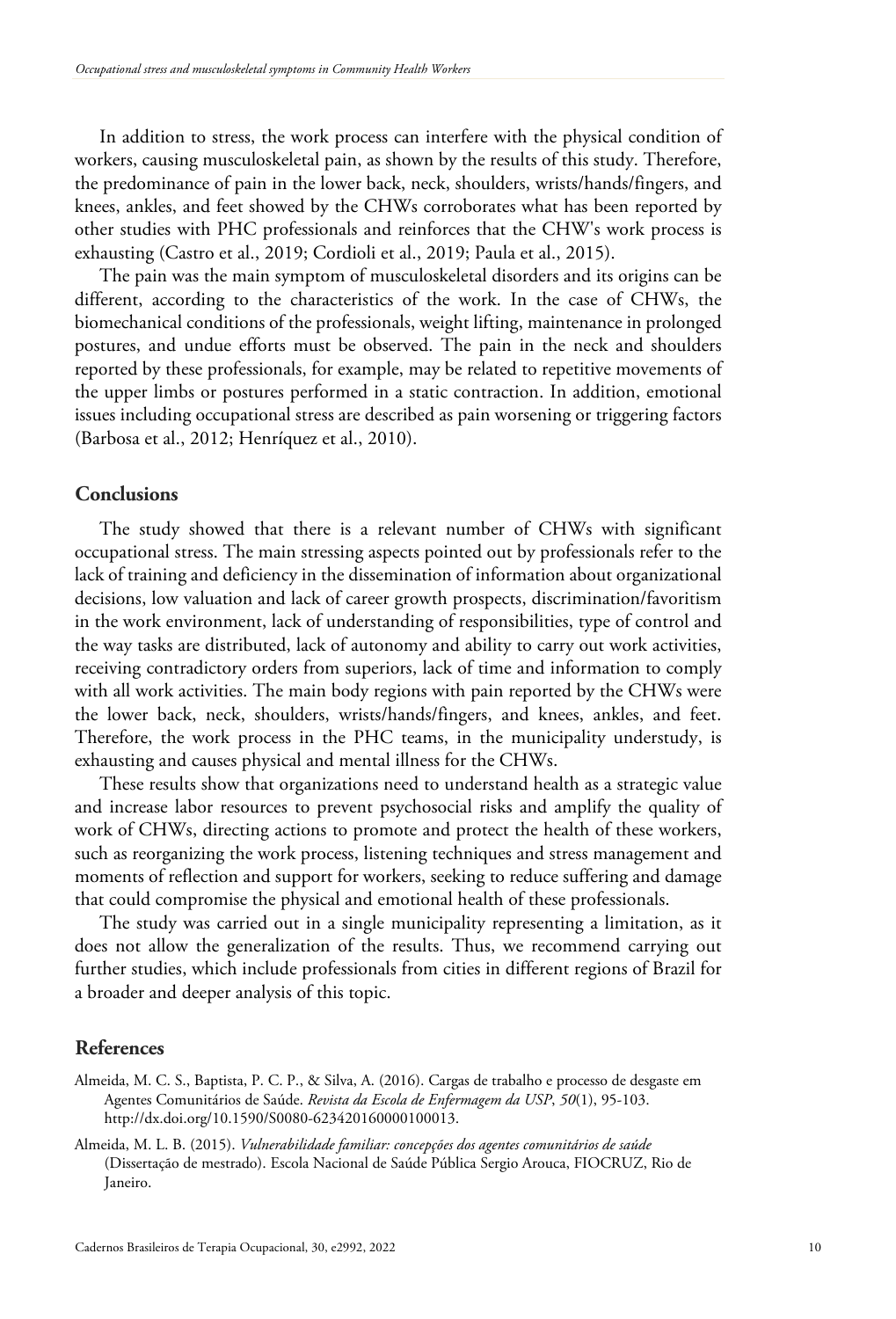- Baptistini, R. A., & Figueiredo, T. A. M. (2014). Community health agents: the challenges of working in the rural área. *Ambiente & Sociedade*, *17*(2), 53-68. http://dx.doi.org/10.1590/S1414- 753X2014000200005.
- Barbosa, R. E. C., Assunção, A. Á., & Araújo, T. M. (2012). Distúrbios musculoesqueléticos em trabalhadores do setor saúde de Belo Horizonte, Minas Gerais, Brasil. *Cadernos de Saúde Pública*, *28*(8), 1569-1580. http://dx.doi.org/10.1590/S0102-311X2012000800015.
- Brasil. (2017, 21 de setembro). Portaria n. 2.436, de 21 de setembro de 2917. Aprova a Política Nacional de Atenção Básica, estabelecendo a revisão de diretrizes para a organização da Atenção Básica, no âmbito do Sistema Único de Saúde (SUS). *Diário Oficial [da] República Federativa do Brasil*, Brasília. Recuperado em 12 de janeiro de 2021, de http://bvsms.saude.gov.br/bvs/saudelegis/gm/2017/prt2436\_22\_09\_2017.html
- Carreiro, G. S. P., Ferreira Filha, M. O., Lazarte, R., Silva, A. O., & Dias, M. D. (2013). O processo de adoecimento mental do trabalhador da Estratégia Saúde da Família. *Revista Eletrônica de Enfermagem*, *15*(1), 146-155. http://dx.doi.org/10.5216/ree.v15i1.14084.
- Castro, J. R., Gazetta, C. E., Silva, A. G., Sodré, P. C., & Lourenção, L. G. (2019). Estresse ocupacional e engajamento em profissionais de saúde bucal. *Revista Brasileira em Promoção da Saúde*, *32*(9157), 1-11. http://dx.doi.org/10.5020/18061230.2019.9157.
- Cordioli Junior, J. R., Cordioli, D. F. C., Gazetta, C. E., Silva, A. G., & Lourenção, L. G. (2020). Quality of life and osteomuscular symptoms in workers of primary health care. *Revista Brasileira de Enfermagem*, *73*(5), 1-7. http://dx.doi.org/10.1590/0034-7167-2019-0054.
- Cordioli, D. F. C., Cordioli Junior, J. R., Gazzeta, C. E., Silva, A. G., & Lourenção, L. G. (2019). Occupational stress and work engagement in primary health care workers. *Revista Brasileira de Enfermagem*, *72*(6), 1580-1587. http://dx.doi.org/10.1590/0034-7167-2018-0681.
- Davis, K. G., & Kotowski, S. E. (2015). Prevalence of musculoskeletal disorders for nurses in hospitals, long-term care facilities, and home health care: a comprehensive review. *Human Factors*, *57*(5), 754- 792. http://dx.doi.org/10.1177/0018720815581933.
- Faria, F. R. C., Lourenção, L. G., Silva, A. G., Sodré, P. C., Castro, J. R., Borges, M. A., & Gazetta, C. E. (2021). Occupational stress, work engagement and coping strategies in community health workers. *Rev. Rene*, *22*, 1-8. http://dx.doi.org/10.15253/2175-6783.20212270815.
- Gomes, M. F., Lima, A. S. R., Feitosa, L. S., Netto, V. B. P., Nascimento, R. D., & Andrade, M. S. (2015). Riscos e agravos ocupacionais: percepções dos agentes comunitários de saúde. *Revista de Pesquisa Cuidado é Fundamental*, *7*(4), 3574-3586. http://dx.doi.org/10.9789/2175- 5361.2015.v7i4.3574-3586.
- Henríquez, M. G., Rivera, C. F., & Eyzaguirre, J. M. (2010). Prevalência de transtornos musculoesqueléticos de columna lumbar en trabajadoras y límites biomecánicos en el manejo de carga y pacientes. *Ciencia & Trabajo*, *12*(37), 380-385. Recuperado em 12 de janeiro de 2021, de https://estrucplan.com.ar/prevalencia-de-trastornos-musculo-esqueleticos-de-columna-lumbar-entrabajadoras-y-limites-biomecanicos-en-el-manejo-de-carga-y-pacientes/
- Hoppe, A., Santos, A., Weigelt, L., Alves, L., & Krug, S. (2017). O contexto de trabalho de Agentes Comunitários de Saúde: a relação do conteúdo do trabalho com variáveis sociodemográficas. *Revista Jovens Pesquisadores*, *7*(1), 60-73. http://dx.doi.org/10.17058/rjp.v7i1.9301.
- Instituto Brasileiro de Geografia e Estatística IBGE. (2020). *Cidades, Adamantina, São Paulo*. Rio de Janeiro: IBGE. Recuperado em 12 de janeiro de 2021, de https://cidades.ibge.gov.br/brasil/sp/adamantina/panorama
- Krug, S. B. F., Dubow, C., Santos, A. C., Dutra, B. D., Weigelt, L. D., & Alves, L. M. S. (2017). Trabalho, sofrimento e adoecimento: a realidade de agentes comunitários de saúde no sul do Brasil. *Trabalho, Educação e Saúde*, *15*(3), 771-788. http://dx.doi.org/10.1590/1981-7746-sol00078.
- Kuorinka, I., Jonsson, B., Kilbom, A., Vinterberg, H., Biering-Sorensen, F., Andersson, G., & Jorgensen, K. (1987). Standardised Nordic questionnaires for the analysis of musculoskeletal symptoms. *Applied Ergonomics*, *18*(3), 233-237. http://dx.doi.org/10.1016/0003-6870(87)90010-X.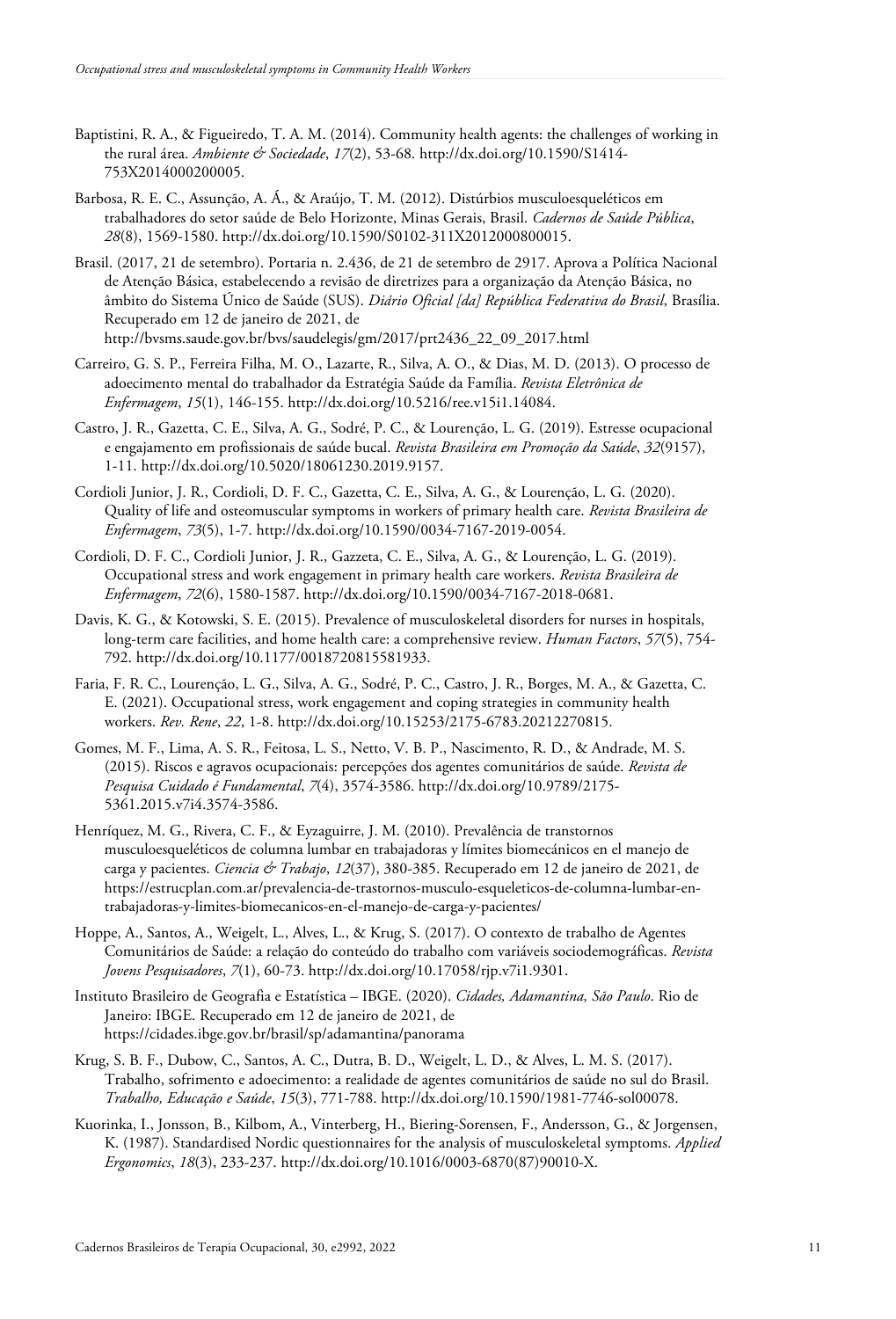- Lopes, D. M. Q., Lunardi Filho, W. D., Beck, C. L. C., & Coelho, A. P. F. (2018). Cargas de trabalho do agente comunitário de saúde: pesquisa e assistência na perspectiva convergente-assistencial. *Texto & Contexto Enfermagem*, *27*(4), 1-10. http://dx.doi.org/10.1590/0104-07072018003850017.
- Lourenção, L. G., Back, C. R., Santos, C. B., & Sousa, C. P. (2012). Qualidade de vida de agentes comunitários de saúde de um município do interior do Estado de São Paulo. *Arquivos de Ciências da Saúde*, *19*(1), 19-27. Recuperado em 12 de janeiro de 2021, de http://repositorioracs.famerp.br/racs\_ol/vol-19-1/IDW%203%20-%20JAN%20-%20MAR%202012.pdf
- Lourenção, L. G., Sanches, N. F., Todesco, T. N., & Soler, Z. A. S. G. (2017). Complaints of osteomuscular problems in enhancement and improvements in a teaching hospital. *Revista de Enfermagem UFPE*, *11*(Supl. 1), 383-392. Recuperado em 12 de janeiro, de https://periodicos.ufpe.br/revistas/revistaenfermagem/article/view/11919/14413
- Martins, L. F., Laport, T. J., Menezes, V. P., Medeiros, P. B., & Ronzani, T. M. (2014). Burnout Syndrome in Primary Health Care Professionals. *Ciência & Saúde Coletiva*, *19*(12), 4739-4750. http://dx.doi.org/10.1590/1413-812320141912.03202013.
- Mesquita, B. R. A., Pedro, R. S., Faria, M. G. A., Kebian, L. V. A., Martins, A. L. X., & Daher, D. V. (2019). Riscos ocupacionais no processo de trabalho do agente comunitário de saúde: revisão integrativa. *Ciência, Cuidado e Saúde*, *18*(3), 1-9. Recuperado em 12 de janeiro de 2021, de http://periodicos.uem.br/ojs/index.php/CiencCuidSaude/article/view/44343/pdf\_1
- Moreira, I. J. B., Horta, J. A., Duro, L. N., Borges, D. T., Cristofari, A. B., Chaves, J., Bassani, D. C. H., Cerizolli, E. D., & Teixeira, R. M. (2016). Perfil sociodemográfico, ocupacional e avaliação das condições de saúde mental dos trabalhadores da Estratégia Saúde da Família em um município do Rio Grande do Sul, RS. *Revista Brasileira de Medicina de Família e Comunidade*, *11*(38), 1-12. http://dx.doi.org/10.5712/rbmfc11(38)967.
- Nascimento, V., Terças, A., Hattori, T., Graça, B., Cabral, J., Gleriano, J., Borges, A., & Ribeiro, G. (2017). Dificuldades apontadas pelo agente comunitário de saúde na realização do seu trabalho. *Saúde*, *43*(1), 60-69. https://doi.org/10.5902/2236583423119.
- Paula, Í. R., Marcacine, P. R., Castro, S. S., & Walsh, I. A. P. (2015). Capacidade para o trabalho, sintomas osteomusculares e qualidade de vida entre agentes comunitários de saúde em Uberaba, Minas Gerais. *Saúde e Sociedade*, *24*(1), 152-164. http://dx.doi.org/10.1590/S0104- 12902015000100012.
- Peres, C. R. F. B., Caldas Júnior, A. L., Silva, R. F., & Marin, M. J. S. (2011). O agente comunitário de saúde frente ao processo de trabalho em equipe: facilidades e dificuldades. *Revista da Escola de Enfermagem da U S P.*, *45*(4), 905-911. http://dx.doi.org/10.1590/S0080-62342011000400016.
- Pinheiro, F. A., Tróccoli, B. T., & Carvalho, C. V. (2002). Validação do Questionário Nórdico de Sintomas Osteomusculares como medida de morbidade. *Revista de Saúde Pública*, *36*(3), 307-312. http://dx.doi.org/10.1590/S0034-89102002000300008.
- Pinto, L. F., & Giovanella, L. (2018). Do Programa à Estratégia Saúde da Família: expansão do acesso e redução das internações por condições sensíveis à atenção básica (ICSAB). *Ciência & Saúde Coletiva*, *23*(6), 1903-1914. http://dx.doi.org/10.1590/1413-81232018236.05592018.
- Portela, N. L. C., & Ross, J. R. (2015). Work-related musculoskeletal disorders (MSD) and their association with working conditions of Nursing. *Revista de Enfermagem da UFPI*, *4*(4), 82-87. http://dx.doi.org/10.26694/reufpi.v4i4.2754.
- Reis, C. C., & Malcher, S. A. O. (2017). Avaliação do estresse ocupacional em agentes comunitários de saúde de uma estratégia saúde da família. *Pará Research Medical Journal*, *1*(2), 1-6. http://dx.doi.org/10.4322/prmj.2017.014.
- Reis, C. D., Amestoy, S. C., Silva, G. T. R., Santos, S. D., Varanda, P. A. G., Santos, I. A. R., & Silva, N. S. B. (2020). Situações estressoras e estratégias de enfrentamento adotadas por enfermeiras líderes. *Acta Paulista de Enfermagem*, *33*, 1-7. http://dx.doi.org/10.37689/acta-ape/2020ao0099.
- Santos, K. O. B., Almeida, M. M. C., & Gazerdin, D. D. S. (2016). Back pain and work-related functional disabilities: records from the Notifiable Diseases Information System